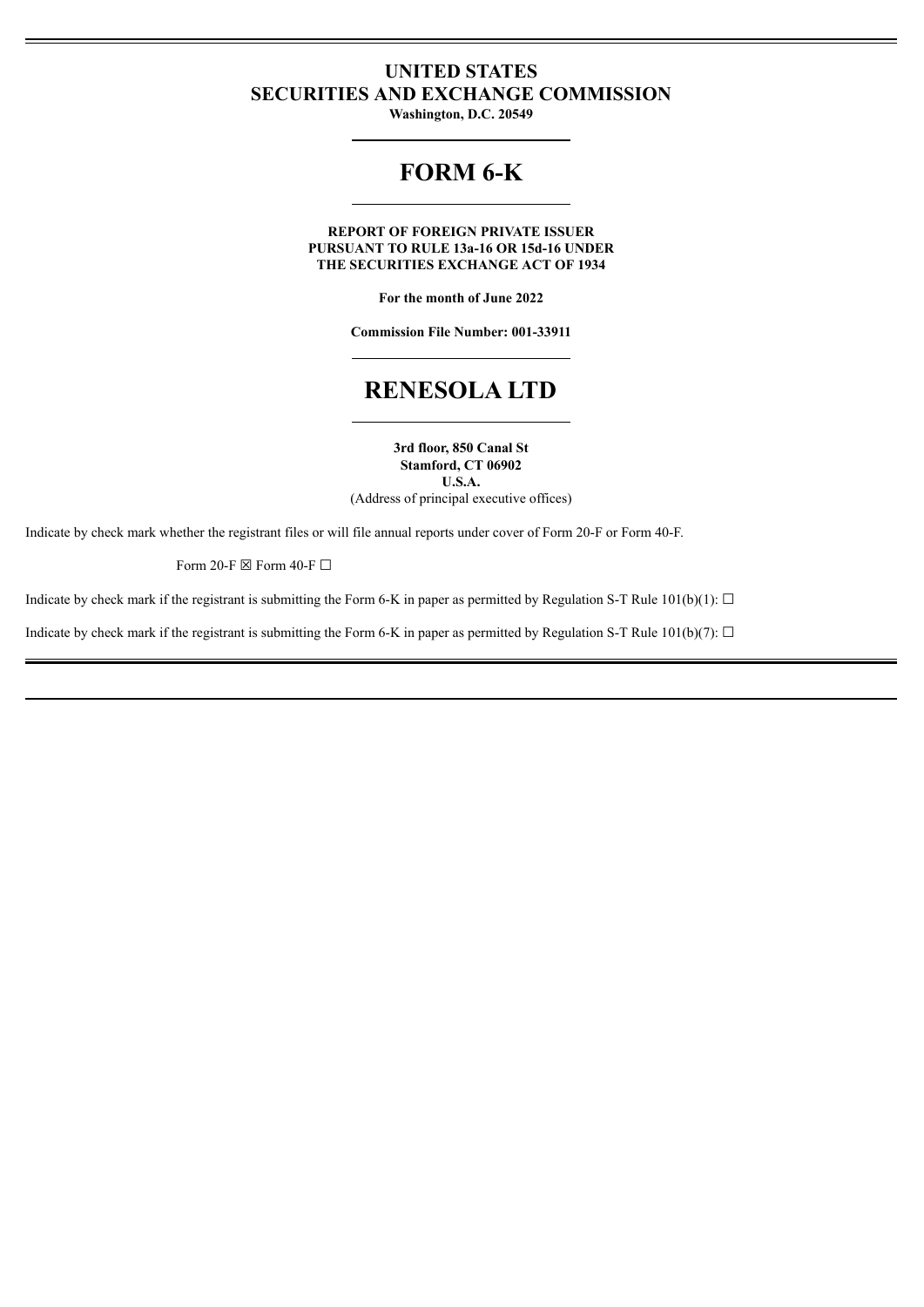#### SIGNATURE

Pursuant to the requirements of the Securities Exchange Act of 1934, the registrant has duly caused this report to be signed on its behalf by the undersigned, thereunto duly authorized.

# RENESOLA LTD

By:/s/ Ke Chen Name: Ke Chen Title: Chief Financial Officer

Date: June 10, 2022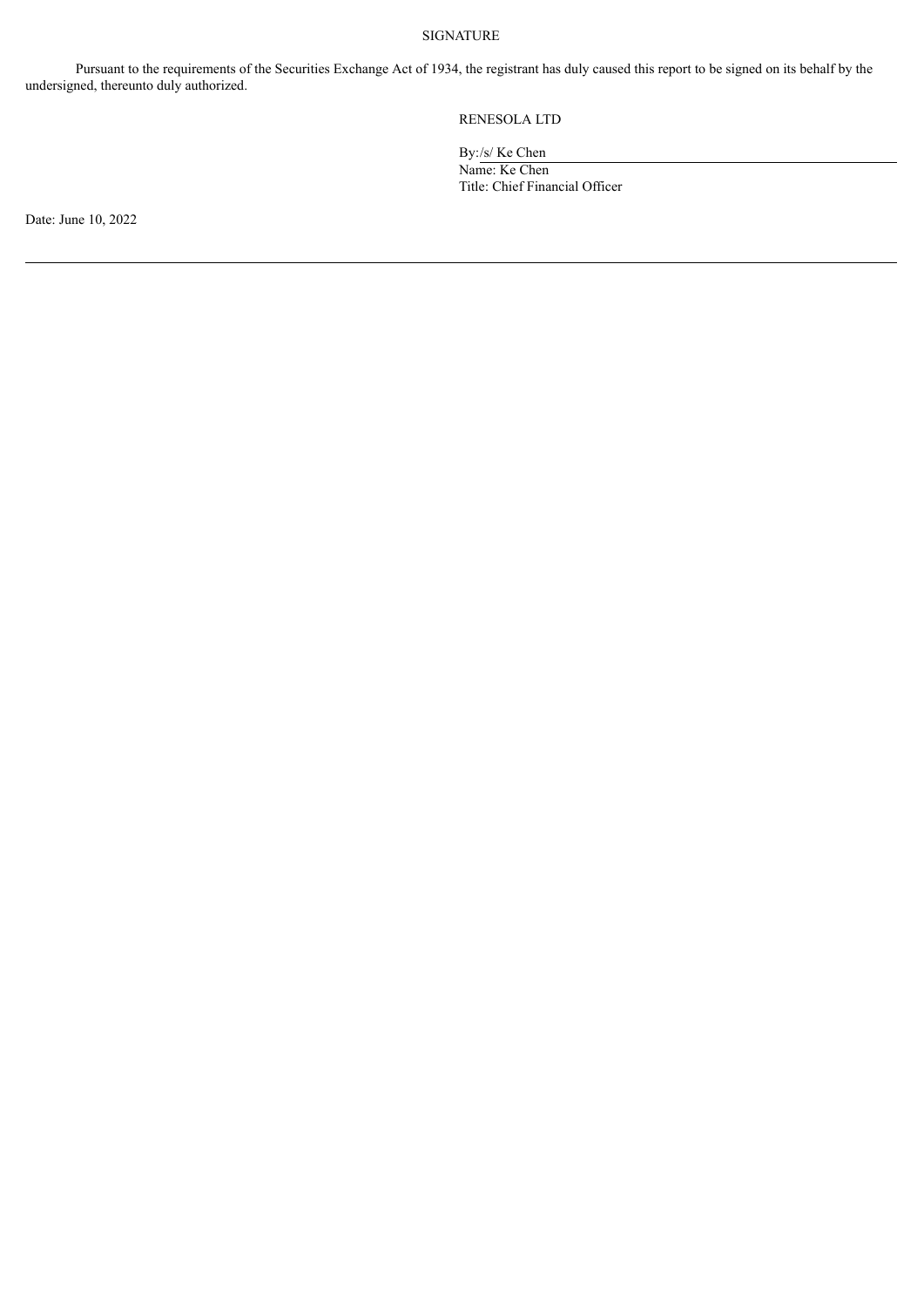**Exhibit Index**

**Exhibit No. Description**

[Exhibit](#page-3-0) 99.1 Press [Release](#page-3-0) [Exhibit](#page-5-0) 99.2 2022 First Quarter [Financial](#page-5-0) Results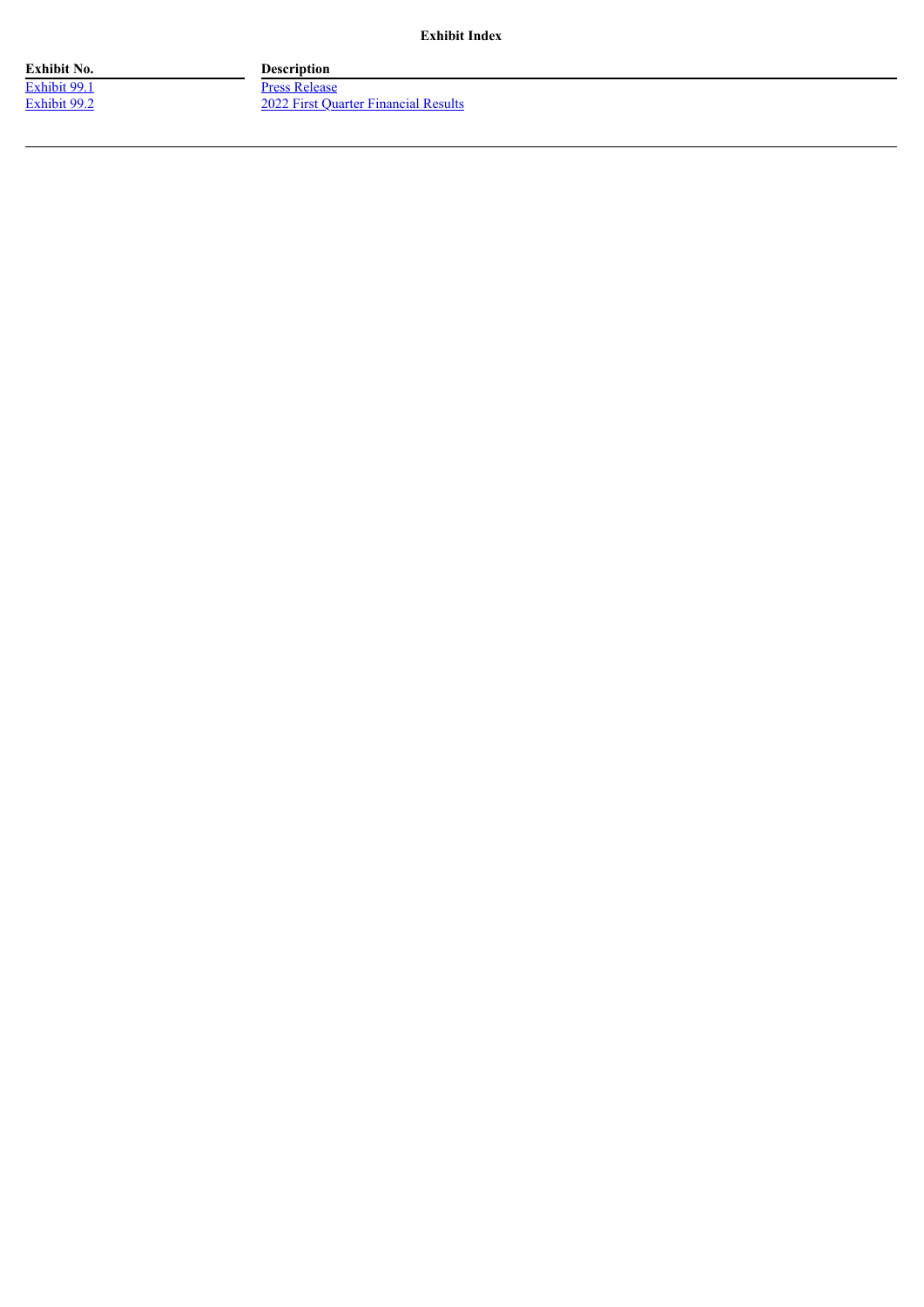

#### **ReneSola Power Announces First Quarter 2022 Financial Results**

*-- Revenue within and Gross Margin above Guidance -- Mid-to-Late Stage Project Pipeline of 2GW and Storage Pipeline of 1GWh -- Strong Financial Position of \$233 million Cash and Cash Equivalents* 1

<span id="page-3-0"></span>**Stamford, CT, June 7, 2022** – ReneSola Ltd ("ReneSola Power" or the "Company") (www.renesolapower.com) (NYSE: SOL), a leading fully integrated solar project developer, today announced its unaudited financial results for the first quarter ended March 31, 2022. ReneSola Power's first quarter 2022 financial results and management commentary can be found by accessing the Company's shareholder letter on the quarterly results page of the Investor Relations section of ReneSola Power's website at: http://ir.renesolapower.com.

ReneSola Power will hold a conference call today to discuss results.

#### **Conference Call Details**

ReneSola Power will hold a conference call today, June 7, 2022 at 5:00 p.m. U.S. Eastern Time (5:00 a.m. China Standard Time on Wednesday, June 8, 2022) to discuss financial results.

Please register in advance to join the conference call using the link provided below and dial in 10 minutes before the call is scheduled to begin. Conference call access information will be provided upon registration.

Participant Online Registration: http://apac.directeventreg.com/registration/event/7779910

A replay of the conference call may be accessed by phone at the following numbers until June 15, 2022. To access the replay, please reference the conference ID 7779910.

|                      | <b>Phone Number</b> | <b>Toll-Free Number</b> |
|----------------------|---------------------|-------------------------|
| <b>United States</b> | $+1(646)$ 254-3697  | $+1(855)$ 452-5696      |
| Hong Kong            | $+8523051-2780$     | +852 8009-63117         |
| Mainland China       |                     | $+86(800)988-0552$      |
| Other International  | $+61(2)8199-0299$   |                         |

A webcast of the conference call will be available on the ReneSola Power website at http://ir.renesolapower.com.

#### **About ReneSola Power**

ReneSola Power (NYSE: SOL) is a leading global solar project developer and operator. The Company focuses on solar power project development, construction management and project financing services. With local professional teams in more than 10 countries around the world, the business is spread across a number of regions where the solar power project markets are growing rapidly and can sustain that growth due to improved clarity around government policies. The Company's strategy is to pursue high-margin project development opportunities in these profitable and growing markets; specifically, in the U.S. and Europe, where the Company has a market-leading position in several geographies, including Poland, Hungary, Minnesota and New York. For more information, please visit www.renesolapower.com.

<sup>1</sup> Includes \$10 million U.S. Treasury Bills.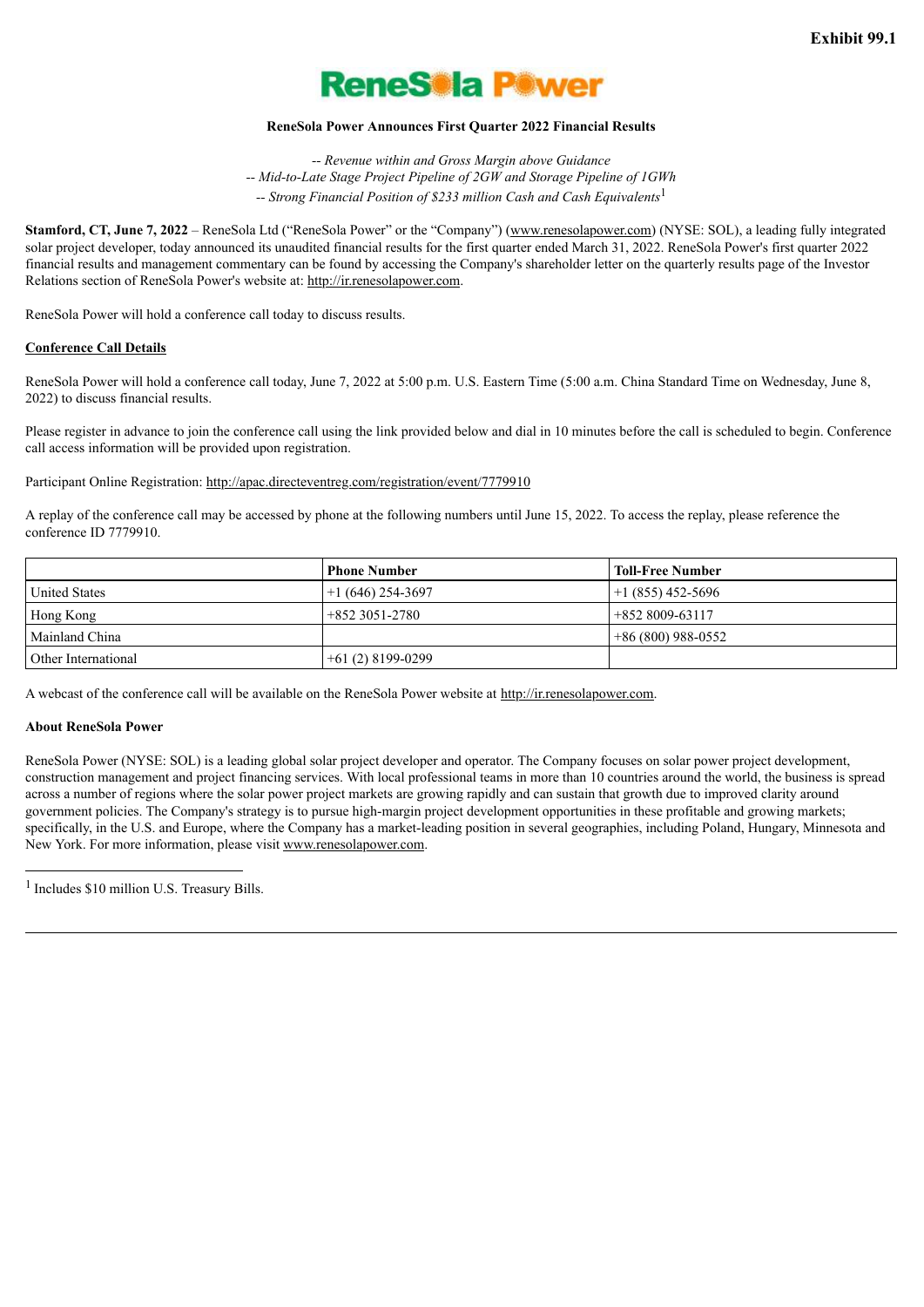

# **For investor and media inquiries, please contact:**

**In the United States:**

ReneSola Ltd Mr. Adam Krop +1 (347) 577-9055 x115 IR.USA@renesolapower.com IR@renesolapower.com

The Blueshirt Group Mr. Gary Dvorchak, CFA +1 (323) 240-5796 gary@blueshirtgroup.com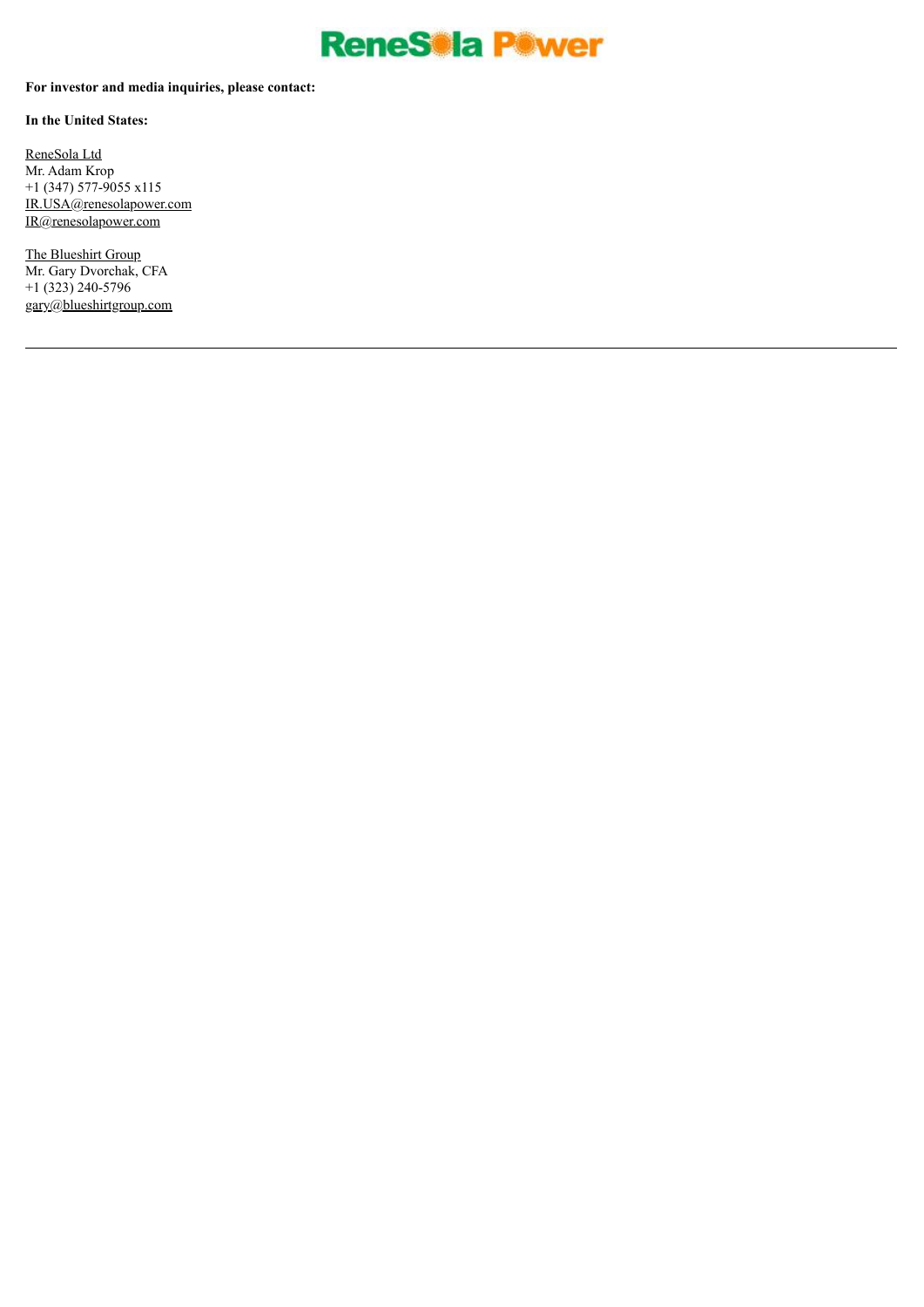

<span id="page-5-0"></span>June 7, 2022 Fellow Shareholders,

Our Q1 results were in line with our previous expectations as our project sales for this year were scheduled to ramp beginning in Q2 and accelerate near the end of the year. Q1 revenue was \$3.5 million, driven almost entirely by our IPP assets in China and the U.S. Gross margin for the quarter was 32.5% and adjusted EBITDA was \$0.6 million.

Looking forward, we continue to be excited about our revenue ramp towards the end of this year and beyond driven by our strong project pipeline. The global macroenvironment has created severe dislocations in markets and industries worldwide and has impacted everyone. For us, we are benefiting from a favorable tailwind and extremely strong demand for solar in our largest market in Europe but are also seeing some slowdowns in the U.S. and China due to supply chain disruptions and recent government actions. We will go into these three markets in detail:

In Europe, our largest market, the solar industry continues to receive increasingly favorable policy support, which is leading to an acceleration of market opportunities. As an example, In May, the European Commission presented the REPowerEU Plan, a response to tackle the climate crisis and end its dependence on Russian fossil fuels. In the REPowerEU Plan, the Commission proposed to massively scale and speed up renewable energy development in the EU and other initiatives, including:

- · A higher target share in renewable energy of 45% by 2030 from the proposed 40% share set last year.
- · A dedicated EU Solar Energy Strategy that would double the EU's current solar photovoltaic capacity to 320 GWs by 2025 and install 600 GW by 2030.
- · A proposal to cut the permitting time for major renewable projects by half and a targeted amendment to the Renewable Energy Directive to recognize renewable energy as an overriding public interest.

In Germany, renewable energy policy has become one of the most important national agendas as it aims to make Germany's power system completely based on renewable energy by 2035. In a recent draft legislation, Germany laid out a plan to more than triple solar capacity to 200 GW by 2030 via tenders and improved support for smaller solar projects.

Further, in Q1, European Power Purchase Agreement (PPA) prices for solar rose by 27.5% year-over-year, according to the Q1 PPA Price Index from U.S. renewables marketplace and procurement platform LevelTen Energy. This significant increase in PPA prices is largely driven by demand directly attributable to the conflict between Ukraine and Russia driving up energy prices across Europe. In addition, we are also seeing an increase of retail electricity providers purchasing spare capacity to meet their own decarbonization and sustainability goals and provide green electricity offerings to their customers. These higher PPA prices have driven up the value of our pre-NTP and NTP project pipeline in Europe.

In the U.S., our second largest market, solar installations in Q1 increased 11% year-over-year. However, utility scale solar installations slowed due to continued pandemic-related challenges in supply chain, inflation, trade risks and lack of regulatory certainty. While this situation has severely impacted large solar project developers, we have not seen any delays to our U.S. based projects that we expect to close this year as the majority of our projects are focused on small to medium sized utility scale and community solar projects which are targeted to reach COD in 2024 and beyond. However, one of our mid-to-late stage projects was impacted by interconnection challenges during the quarter as a result of increasing costs and schedule delays. Despite these near-term challenges, the long-term trend towards renewable energy in the U.S. remains intact and solar continues to be the leading technology in the clean energy pipeline, accounting for over 50% of all clean power capacity in development in the U.S. On top of this, we welcome the Biden's administration's decision to waive tariffs on solar panels from four Southeast Asian nations for 24 months.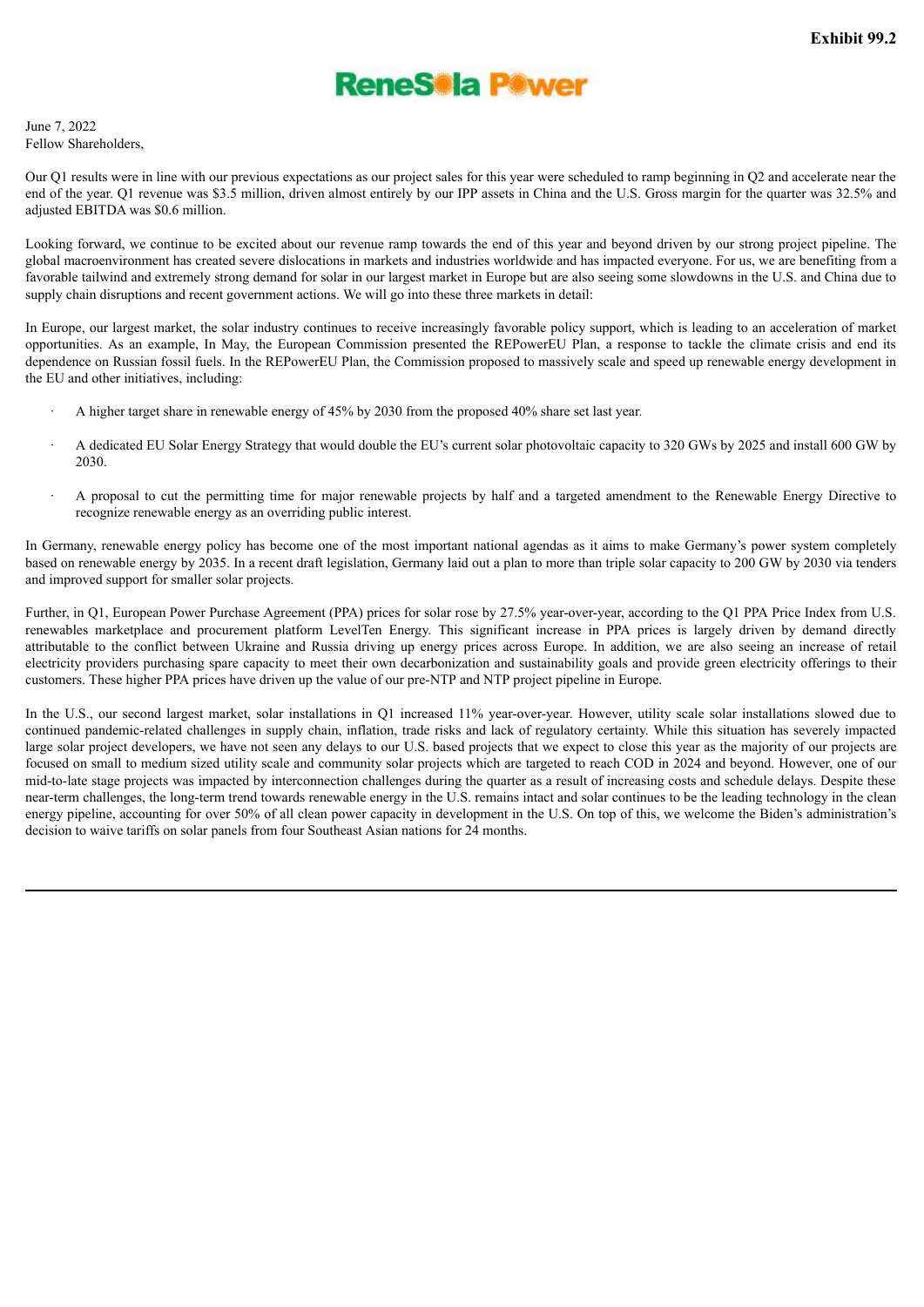

In China, the Covid lockdowns in April and May impacted economic activity and caused severe supply chain disruptions. We expect a portion of our previously planned new IPP projects in China to be impacted and therefore anticipate our year end new IPP project target in China to be closer to 50 to 70 MW.

With strong demand for solar energy, we believe we are well-positioned to capitalize on this opportunity given our deep expertise in developing and operating solar projects, our extensive network of industry partnerships throughout Europe, our well-capitalized balance sheet, and our unmatched track record in closing financing transactions and profitably monetizing projects. This quarter, we welcomed Mr. Himanshu Shah and Ramnath Iyer to our Board of Directors. They bring significant business and capital market experience and expertise on sustainability, environmental, social and governance. We are excited for their contributions to come.

With that overview, we will now review the details of our first quarter operating and financial performance.

#### **Q1 2022 Financial Highlights:**

- Revenue decreased 85% sequentially to \$3.5 million from \$22.8 million in Q4'21
	- GAAP gross margin was 32.5%, higher than our guidance range as Q1 revenue was mostly from IPP solar assets
- GAAP net loss was \$1.7 million, slightly higher than \$1.6 million net loss in Q4'21
- · Non-GAAP net loss was \$1.0 million compared to \$2.5 million Non-GAAP net income in Q4'21
- Free cash flow was negative \$18.2 million versus negative \$9.5 million in Q4'21

|                                                     |              |       |       | Q/Q     |
|-----------------------------------------------------|--------------|-------|-------|---------|
| (in \$ millions)                                    |              | 01'22 | 04'21 | Change  |
| <b>GAAP</b> Revenue                                 |              | 3.5   | 22.8  | $-85%$  |
| GAAP gross profit                                   |              | 1.1   | 7.2   | $-84\%$ |
| GAAP operating income (loss)                        | $\mathbf{D}$ | (2.2) | (1.4) | $-54%$  |
| Non-GAAP operating income (loss)                    |              | (1.4) | 3.5   | $-139%$ |
| EBITDA                                              | $\mathbf{D}$ | 0.0   | 0.7   | $-107%$ |
| Adjusted EBITDA                                     |              | 0.6   | 5.3   | $-87%$  |
| GAAP net income (loss) attributed to ReneSola Power |              | (1.7) | (1.6) | $+7%$   |
| Non-GAAP net (loss) attributed to ReneSola Power    |              | (1.0) | 2.5   | $-140%$ |

Revenue was composed as follows:

| Segment                    | Q1'22 Revenue<br>(US\$'000) | % of Total<br>Revenue |  |
|----------------------------|-----------------------------|-----------------------|--|
| <b>Project Development</b> |                             |                       |  |
| <b>IPP</b>                 | 3,304                       | 94%                   |  |
| Others                     | 210                         | 6%                    |  |
| Total                      | 3,514                       | 100%                  |  |

"IPP" consists of sale of electricity in China and the U.S. "Other" refers to operations and maintenance.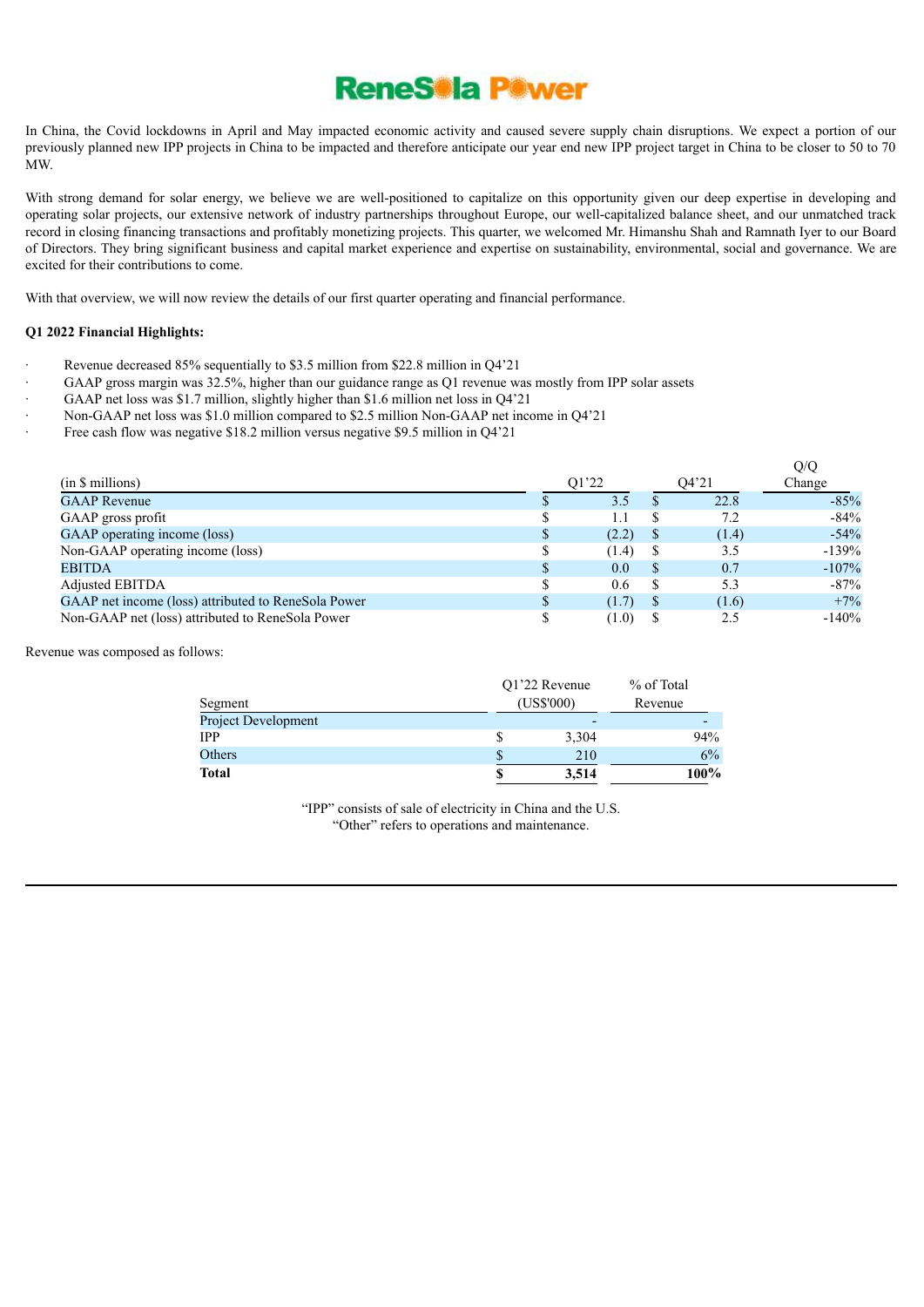

Revenue breakdown by regions:

|               | O1'22 Revenue |                     | % of Total |  |
|---------------|---------------|---------------------|------------|--|
| Region        |               | $(US $^{\circ}000)$ | Revenue    |  |
| Europe        |               | 194                 | 6%         |  |
| North America |               | 210                 | 6%         |  |
| China         |               | 3,110               | 88%        |  |
| <b>Total</b>  | S             | 3,514               | $100\%$    |  |

#### **Mid-to-Late Stage Pipeline Growth Goal**

In 2022, we expect to close the year at 3 GWs with a significant portion of the growth coming from Europe due to favorable policy support. We target growth of the Company's mid-to-late stage pipeline to 5 GWs by the end of 2024 with a significant portion of the growth coming from Europe.

The following table details our mid-to-late stage project pipeline by location:

| Project Location | Mid-to-late stage (MW) |
|------------------|------------------------|
| U.S.             | $\overline{552}$       |
| Poland           | 620                    |
| Spain            | 304                    |
| U.K.             | 235                    |
| Germany          | 40                     |
| France           | 112                    |
| Hungary          | 102                    |
| Italy            | 34                     |
| China (IPP)      | 74                     |
| <b>Total</b>     | 2,073                  |

In addition to the solar PV project portfolio, we also have a storage pipeline of over 2 GWh in the U.S. and Europe at different development stages. About 1 GWh of the pipeline is mid-to-late stage.

#### **Detailed Review of Pipeline by Region**

#### United States

Our mid-to-late stage U.S. projects pipeline now totals 552 MW, down from last quarter due to a project experiencing interconnection cost increases and schedule delays. As a result, we chose to stop pursuing the project. Of our total 552 MW pipeline, 67 MW are community solar projects in Minnesota, Maine, and New York. Additionally, we have projects under development in Alabama, California, Illinois, and Pennsylvania. Meanwhile, we operate 24 MW of utility projects in North Carolina.

 $E$ xpootod

Business

|              |               |                          |                          | LAPOUU    | Duomeoo         |
|--------------|---------------|--------------------------|--------------------------|-----------|-----------------|
| U.S.A.       | Capacity (MW) | Project Type             | <b>Status</b>            | NTP/Sale  | Model           |
| Alabama      | 75            | Utility $PV + Storage$   | <b>Under Development</b> | 2023/2024 | NTP Sale        |
| California   | 166           | Utility PV+Storage       | <b>Under Development</b> | 2022/2023 | NTP Sale        |
| Florida      | 100           | <b>Utility Scale</b>     | <b>Under Development</b> | 2022      | NTP Sale        |
| Illinois     | 48            | Utility PV+Storage       | <b>Under Development</b> | 2023/2024 | NTP Sale        |
| Maine        | 12            | DG & Community Solar     | <b>Under Development</b> | 2022/2023 | <b>NTP Sale</b> |
| Minnesota    | 6             | Community Solar          | Under Development        | 2022/2023 | NTP Sale        |
| New York     | 75            | Community+Utility        | <b>Under Development</b> | 2022/2023 | NTP Sale        |
| Pennsylvania | 70            | Utility Scale PV+Storage | <b>Under Development</b> | 2022      | NTP Sale        |
| <b>Total</b> | 552           |                          |                          |           |                 |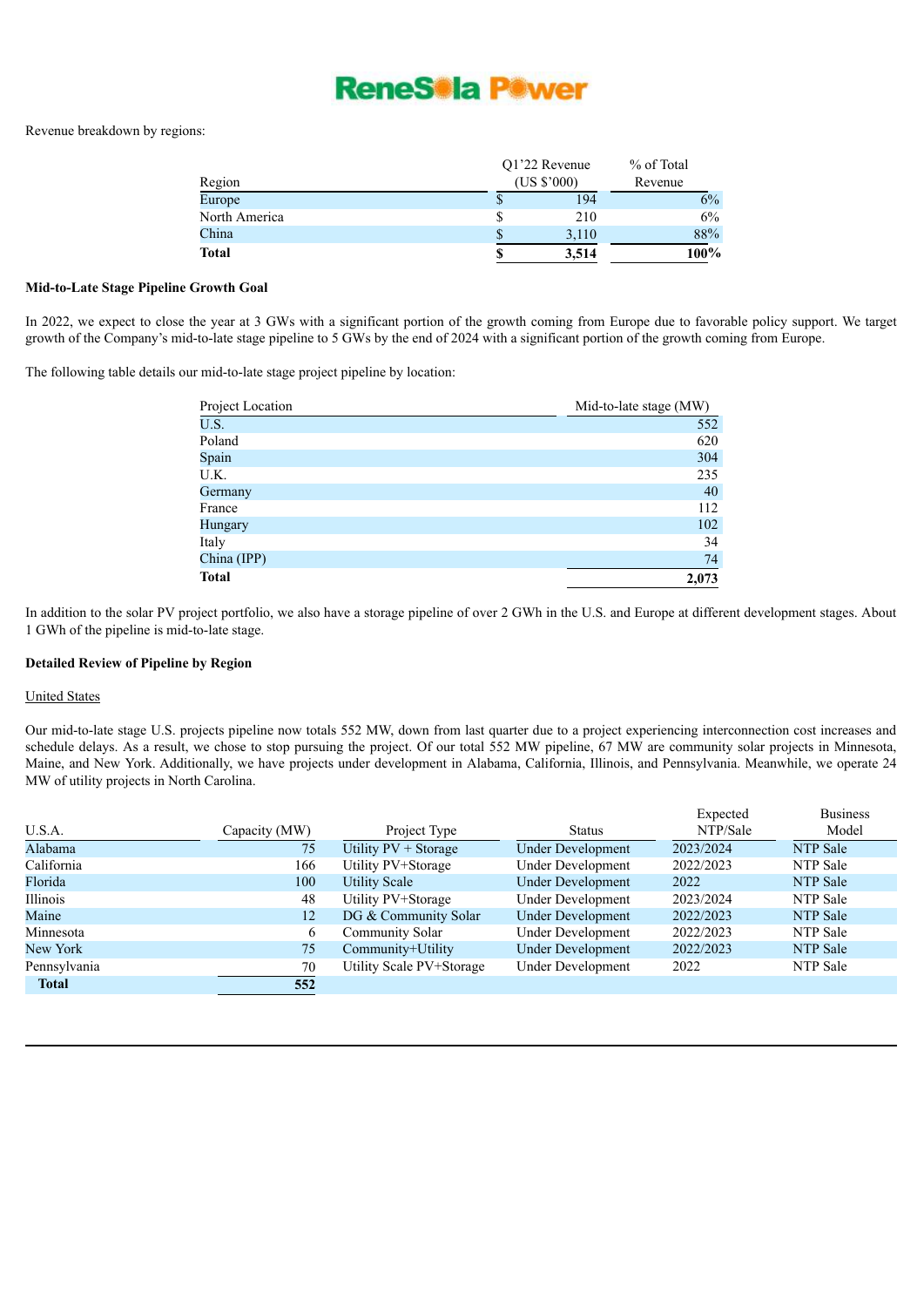

## Poland

In Poland, we have 620 MW of ground-mounted projects in our mid-to-late stage pipeline.

| Poland                   | Project                                             | Capacity<br>(MW) | Project Type              | <b>Status</b>             | Expected<br>RTB/Sale | <b>Business</b><br>Model |
|--------------------------|-----------------------------------------------------|------------------|---------------------------|---------------------------|----------------------|--------------------------|
| Auction 2020 and<br>2021 | Solar farms                                         | 75.              | Ground-mounted            | <b>Under Construction</b> | $2022 + 2023$ COD    | $RTB$ Sale + EPC         |
| <b>Current Pipeline</b>  | Including smaller scale<br>projects<br><b>Total</b> | $~10^{-620}$     | $\sim$ 545 Ground-mounted | Under Development         | 2022/2024 RTB        | <b>RTB</b> Sale          |

## Spain

We have a mid-to-late stage pipeline of 304 MW of ground-mounted projects located in various regions across Spain.

| Capacity          |                  |      |                |                          | Expected  | <b>Business</b> |  |
|-------------------|------------------|------|----------------|--------------------------|-----------|-----------------|--|
| Spain             | <i>c</i> ocation | (MW) | Project Type   | <b>Status</b>            | RTB/Sale  | Model           |  |
| Castillo (three   |                  |      |                |                          |           |                 |  |
| projects)         | Alicante         | 24   | Ground-mounted | <b>Under Development</b> | 2022      | <b>RTB</b> Sale |  |
| Project Portfolio | Spain            | 280  | Ground-mounted | Under Development        | 2023/2024 | <b>RTB</b> Sale |  |
|                   | <b>Total</b>     | 304  |                |                          |           |                 |  |

## U.K.

In Q1, we closed a sale of a 24 MW solar-plus-storage project in the UK to Innova, a company that invests in and operates renewable energy assets. At quarter end, we have a mid-to-late stage pipeline of 235 MW of ground-mounted projects under development.

|                   | Capacity |                            |                          |                          |                 |
|-------------------|----------|----------------------------|--------------------------|--------------------------|-----------------|
| U.K.              | (MW)     | Project Type               | Status                   | <b>Expected RTB/Sale</b> | Business Model  |
|                   |          | Solar only Ground-         |                          |                          |                 |
| Novergy Portfolio | 185      | mounted                    | <b>Under Development</b> | 2022/2023                | <b>RTB</b> Sale |
|                   |          | Solar-plus-storage Ground- |                          |                          |                 |
| Others            | 50       | mounted                    | <b>Under Development</b> | 2023/2024                | <b>RTB</b> Sale |
| <b>Total</b>      | 235      |                            |                          |                          |                 |

# **Germany**

We have secured a late-stage pipeline of 40 MW of ground-mounted projects now under development.

|                    | Capacity |                |                   |                          |                       |
|--------------------|----------|----------------|-------------------|--------------------------|-----------------------|
| Germany            | (MW)     | Project Type   | Status            | <b>Expected RTB/Sale</b> | <b>Business Model</b> |
| Project - Kentzlin |          | Ground-mounted | Under Development | 2022                     | <b>RTB</b> Sale       |
| Project Portfolios | 28       | Ground-mounted | Under Development | 2023                     | RTB Sale              |
| <b>Total</b>       | 40       |                |                   |                          |                       |

#### France

In France, we have a project pipeline of 112 MW, all of which are ground-mounted projects.

| France                    | _ocation | Capacity (MW) | Project Type   | Status            | <b>Expected RTB/Sale</b> | <b>Business Model</b>   |
|---------------------------|----------|---------------|----------------|-------------------|--------------------------|-------------------------|
| <b>Project Portfolios</b> | France   | 94            | Ground mounted | Under Development | 2022/2023                | <b>RTB</b> Sale         |
| Project Portfolios        | France   |               | Ground mounted | Under Development | 2022                     | Development<br>Services |
| <b>Total</b>              |          | 112           |                |                   |                          |                         |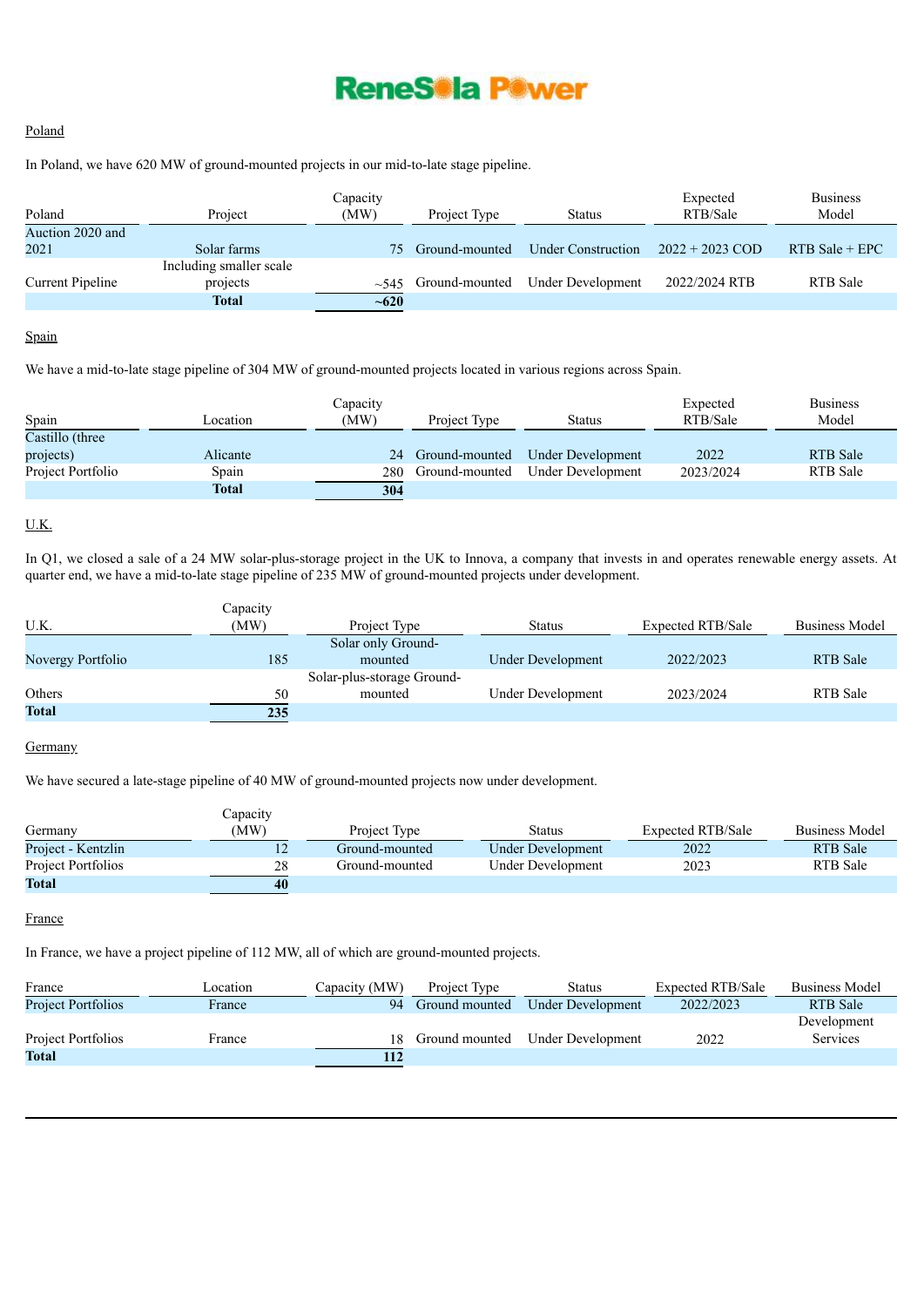

#### **Hungary**

In Hungary, we invest in small-scale DG projects. Our late-stage pipeline has a total capacity of 102 MW.

|                              |              | Capacity |                   |                                     | Expected  |                 |
|------------------------------|--------------|----------|-------------------|-------------------------------------|-----------|-----------------|
| Hungary                      | ocation_     | (MW)     | Project Type      | Status                              | RTB/Sale  | Business Model  |
| Portfolio with FIT           | Hungary      |          | 54 Ground-mounted | Ready-to-Build                      | 2022/2023 | <b>COD</b> Sale |
| Portfolio for Corporate PPAs | Hungary      |          |                   | 48 Ground-mounted Under Development | 2022/2023 | COD Sale        |
|                              | <b>Total</b> | 102      |                   |                                     |           |                 |

#### **Italy**

In Italy, we partnered with two local developers and started to build our pipeline in this important market.

|                   |                 | Capacity |              |                                     | Expected  |                       |
|-------------------|-----------------|----------|--------------|-------------------------------------|-----------|-----------------------|
| Italy             | Location        | (MW)     | Project Type | <b>Status</b>                       | RTB/Sale  | <b>Business Model</b> |
| Opal 1 - Lancia   | Molise, Italy   |          |              | 7 Ground-mounted Under Development  | 2023/2024 | <b>RTB</b> Sale       |
| OpalB - CIRO      | Cutro, Calabria |          |              | 8 Ground-mounted Under Development  | 2023/2024 | RTB Sale              |
| Project Portfolio | Sicily          |          |              | 14 Ground-mounted Under Development | 2023/2024 | <b>RTB</b> Sale       |
| Caggegi           | Augusta         |          |              | 5 Ground-mounted Under Development  | 2023/2024 | RTB Sale              |
|                   | <b>Total</b>    | 34       |              |                                     |           |                       |

#### **Solid Operating Asset Portfolio with Attractive Long-term Growth Plan**

We currently own ~183 MW of operating projects, of which we operate ~159 MW of rooftop projects in China, and ~24 MW in the U.S. In Q1 2022, we connected about 3 MW of newly developed projects in China. The China rooftop solar projects are concentrated in attractive eastern provinces with Commercial and Industrial (C&I) off-takers.

| <b>Operating Assets</b> | Capacity(MW) |
|-------------------------|--------------|
| <b>China DG</b>         | 159          |
| - Zhejiang              | 44           |
| - Henan                 | 46           |
| - Anhui                 | 31           |
| - Hebei                 | 17           |
| - Jiangsu               | 13           |
| - Shandong              | 3            |
| - Fujian                | 5            |
| - Liaoning              | 0.2          |
| <b>United States</b>    | 24           |
| <b>Total</b>            | 183          |

As mentioned, our new asset development pipeline in China is now estimated to be 74 MW, down from our prior estimate of 114 MW as a result of the Covid lockdowns in China. We intend to own and operate all projects in China as IPP assets. During 2021, we significantly slowed our pace of development, because target projects could not meet our IRR goals due to high material costs and other burdens. We intend to build our asset portfolio in China but will do so in a disciplined manner that ensures we meet our profit goals.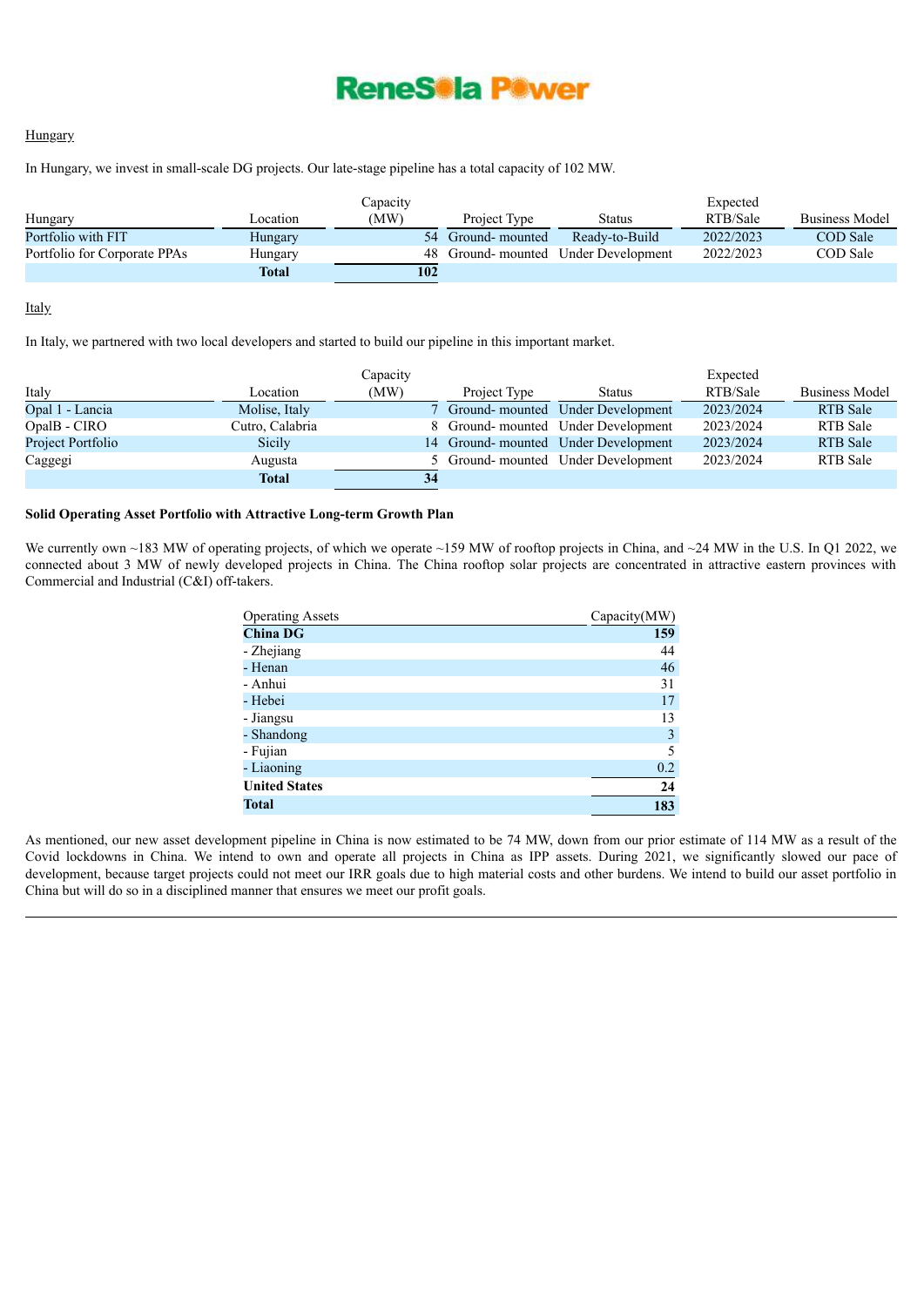# ReneS<sup>®</sup>la P<sup>®</sup>wer

|          |               | Capacity |              |               |                     |                       |
|----------|---------------|----------|--------------|---------------|---------------------|-----------------------|
| China    | Location      | (MW)     | Project Type | <b>Status</b> | <b>Expected COD</b> | <b>Business Model</b> |
|          |               |          |              | Under         |                     |                       |
| China DG | Jiangsu       | 56       | Net Metering | Development   | 2022                | <b>IPP</b> Business   |
|          |               |          |              | Under         |                     |                       |
| China DG | Zhejiang      | 8        | Net Metering | Development   | 2022                | <b>IPP</b> Business   |
|          |               |          |              | Under         |                     |                       |
| China DG | Shandong      |          | Net Metering | Development   | 2022                | <b>IPP</b> Business   |
|          |               |          |              | Under         |                     |                       |
| China DG | Anhui         | 3        | Net Metering | Development   | 2022                | <b>IPP</b> Business   |
|          |               |          |              | Under         |                     |                       |
| China DG | <b>Others</b> | 6        | Net Metering | Development   | 2022                | <b>IPP</b> Business   |
|          | <b>Total</b>  | 74       |              |               |                     |                       |

#### **Q1 2022 Financial Results:**

*All figures refer to the first quarter of 2022, unless stated otherwise.*

#### Revenue

Revenue was \$3.5 million, down 85% both sequentially and year-over-year. Revenue for the quarterly was largely driven by energy sales from IPP assets that came from 33 million KWh generated by our rooftop DG projects in China and the U.S.

#### Gross Profit and Gross Margin

GAAP gross profit was \$1.1 million compared to \$7.2 million in Q4 2021 and \$6.8 million in Q1 2021 and represented 32.5% as a percentage of revenue. Non-GAAP gross profit was \$1.4 million and represented 36.3% as a percentage of revenue. Gross margin was above our guidance range for the full year as revenue mostly were attributed to higher margin IPP assets.

#### Operating Expense

GAAP operating expenses were \$3.4 million, down significantly versus \$8.7 million in Q4 2021 but somewhat higher than \$2.7 million from Q1 of last year. Non-GAAP operating expenses were \$2.7 million, this is compared to \$4.3 million in Q4 2021 and \$2.2 million in Q1 2021.

#### Investment Income

In Q1, we recorded \$0.7 million gain through equity investment from a sale of our 50% stake in Solar Nexus with 24 MW solar-plus-storage project in the UK to Innova Group.

## Net Income (loss)

GAAP net loss attributed to ReneSola Power common shareholders was \$1.7 million, compared to \$1.6 million net loss in Q4 2021 and \$0.8 million net income in Q1 2021. Net loss per ADS was \$0.03, compared to net loss per ADS of \$0.02 in Q4 2021 and net income per ADS of \$0.01 in Q1 2021.

Non-GAAP net loss attributed to ReneSola Power was \$1.0 million, compared to a non-GAAP net income of \$2.5 million in Q4 2021 and \$3 million net income in Q1 2021. Non-GAAP net loss per ADS was \$0.02, compared to \$0.04 in Q4 2021 and \$0.05 Non-GAAP net loss per ADS in Q1 2021.

#### Cash Flow

Cash flow from operating activities was negative \$14.4 million; cash flow used in investing activities was \$3.7 million, and cash flow used in financing activities was \$14.2 million.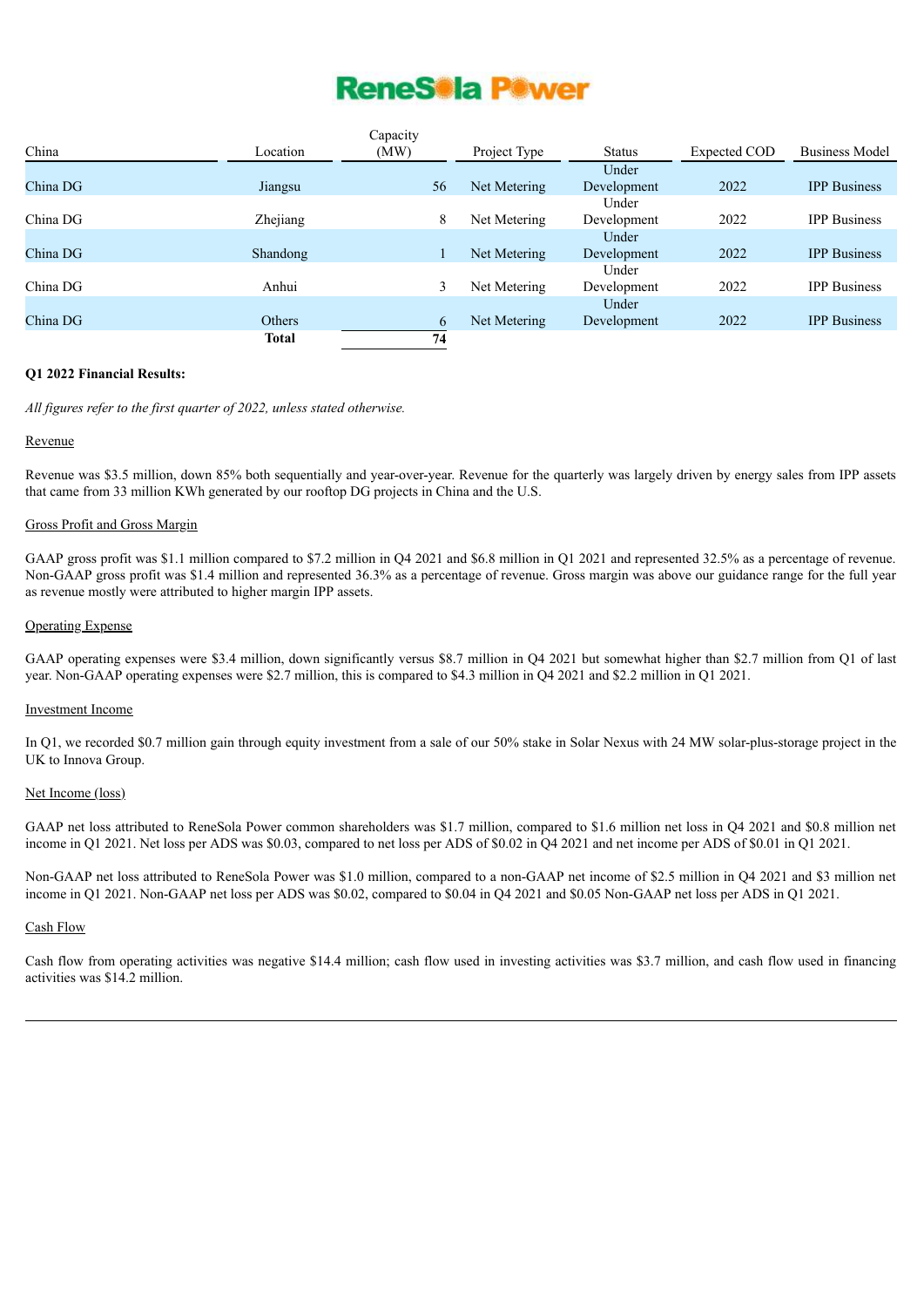

#### Financial Position

#### *All figures are as of quarter-end, March 31, 2022.*

Cash and cash equivalents at the end of Q1 2022 were \$222.9 million compared to \$254.1 million at the end of Q4 2021. During the quarter, we purchased \$10 million of 2-year U.S. Treasury notes. Cash per ADS was \$3.33. Book value equals \$5.97 per ADS. This compares to our current ADS price of \$4.91, as of the date of this letter.

Total current assets were \$308.4 million compared to \$329.2 million at the end of Q4 2021. Our debt-to-asset ratio decreased to 9.6% compared to 11% in Q4 2021

As of the date of this letter, we still have \$30 million authorized in our share repurchase program.

#### **Outlook for 2022**

For 2022, we reiterate our expectation for full year revenue in the range of \$100 to \$120 million. Project sales for the year began to ramp in Q2 and should accelerate throughout the year. As such, we anticipate our Q2 revenue will be between \$13 million to \$16 million and our Q2 gross margin to be between 35% to 40%.

We expect gross margin for the year between 20 to 25%. For net profit, we are targeting \$9 to \$10 million for the full year, which is in line with our prior guidance of at least 30% growth.

#### **Conclusion**

We believe broad social and governmental support for renewable energy will create a robust environment supporting the growth of solar projects, which in turn should drive exciting growth for us in the quarters ahead. Our strategy is sound, and our track record of execution is strong. We have never been more excited about the future.

We would like to thank our employees for their hard work and dedication. We also want to thank our customers, partners and shareholders for your continued support and confidence in ReneSola Power.

Sincerely,

Yumin Liu<br>
Chief Executive Officer<br>
Chief Executive Officer<br>
Chief Einancial Officer Chief Executive Officer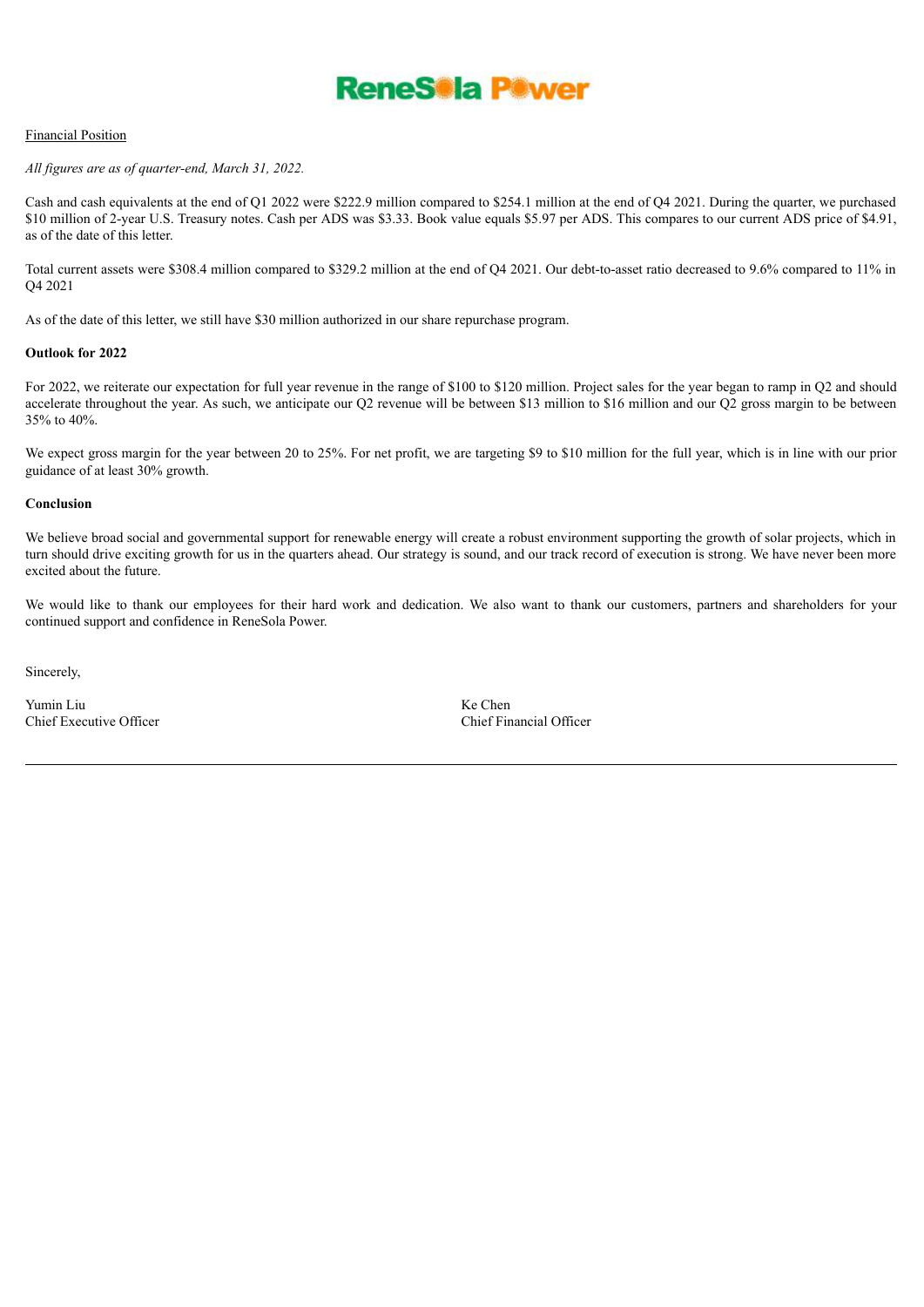# **ReneSola Power**

#### **First Quarter 2022 Earnings Results Conference Call**

We will host a conference call today to discuss our first quarter 2022 business and financial results. The call is scheduled to begin at 5:00 p.m. U.S. Eastern Time on Tuesday, June 7, 2022.

Please register in advance to join the conference call using the link provided below and dial in 10 minutes before the call is scheduled to begin. Conference call access information will be provided upon registration.

#### Participant Online Registration: http://apac.directeventreg.com/registration/event/7779910

A replay of the conference call may be accessed by phone at the following numbers until June 15, 2022. To access the replay, please reference the conference ID **7779910.**

|                      | <b>Phone Number</b> | <b>Toll-Free Number</b> |
|----------------------|---------------------|-------------------------|
| <b>United States</b> | $+1(646)$ 254-3697  | $+1(855)$ 452-5696      |
| Hong Kong            | $+8523051-2780$     | $+8528009-63117$        |
| Mainland China       |                     | $+86(800)$ 988-0552     |
| Other International  | $+61(2)8199-0299$   |                         |

Additionally, a live and archived webcast of the conference call will be available on the Investor Relations section of ReneSola Power's website at http://ir.renesolapower.com.

#### **Safe Harbor Statement**

This shareholder letter contains statements that constitute ''forward-looking" statements within the meaning of Section 27A of the Securities Act of 1933, as amended, and Section 21E of the Securities Exchange Act of 1934, as amended, and as defined in the U.S. Private Securities Litigation Reform Act of 1995. Whenever you read a statement that is not simply a statement of historical fact (such as when the Company describes what it "believes," "plans," "expects" or "anticipates" will occur, what "will" or "could" happen, and other similar statements), you must remember that the Company's expectations may not be correct, even though it believes that they are reasonable. Furthermore, the forward-looking statements are mainly related to the Company's continuing operations and you may not be able to compare such information with the Company's past performance or results. The Company does not guarantee that the forward-looking statements will happen as described or that they will happen at all. Further information regarding risks and uncertainties that could cause actual results to differ materially from those in the forward-looking statements is included in the Company's filings with the U.S. Securities and Exchange Commission, including the Company's annual report on Form 20-F. The Company undertakes no obligation, beyond that required by law, to update any forward-looking statement to reflect events or circumstances after the date on which the statement is made, even though the Company's situation may change in the future.

#### **For investor and media inquiries, please contact:**

ReneSola Power Mr. Adam Krop +1 (347) 577-9055 x115 IR.USA@renesolapower.com IR@renesolapower.com

The Blueshirt Group Mr. Yujia Zhai, CPA Yujia@blueshirtgroup.com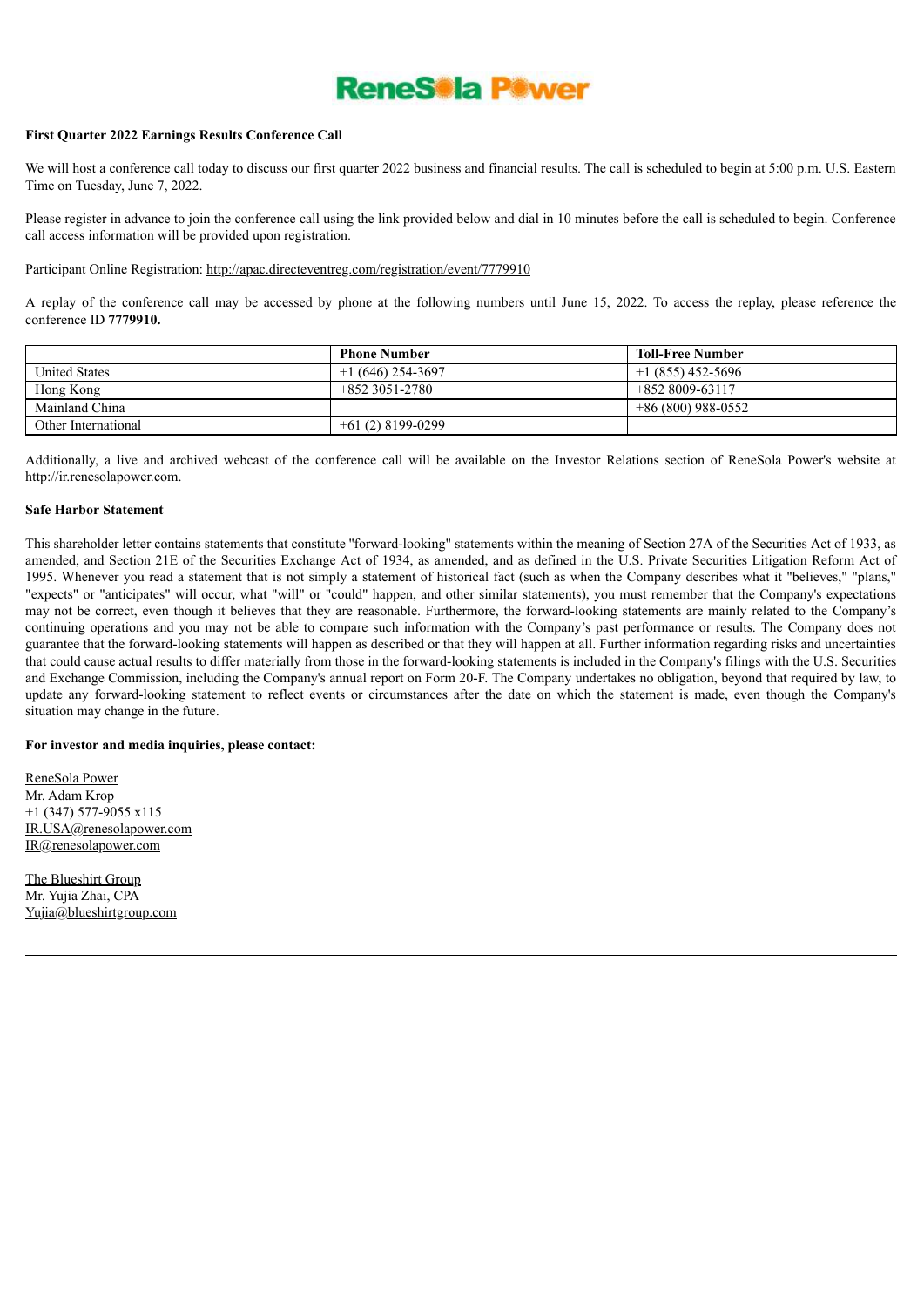

#### Appendix 1: Unaudited Consolidated Income Statement

#### **RENESOLA LTD Unaudited Consolidated Statements of Operations**

**(US dollars in thousands, except ADS and share data)**

|                                                                         | <b>Three Months Ended</b> |                   |                       |  |
|-------------------------------------------------------------------------|---------------------------|-------------------|-----------------------|--|
|                                                                         | <b>March 31, 2022</b>     | December 31, 2021 | <b>March 31, 2021</b> |  |
| Net revenues                                                            | 3,514                     | 22,816            | 22,775                |  |
| Cost of revenues                                                        | (2,373)                   | (15, 573)         | (15, 975)             |  |
| <b>Gross profit</b>                                                     | 1,141                     | 7,243             | 6,800                 |  |
| Operating (expenses)/income:                                            |                           |                   |                       |  |
| Sales and marketing                                                     | (3)                       | 154               | (125)                 |  |
| General and administrative                                              | (3,107)                   | (7, 855)          | (2,749)               |  |
| Other operating (expenses)/income                                       | (250)                     | (622)             | 158                   |  |
| Impairment of long-lived assets                                         |                           | (360)             |                       |  |
| <b>Total operating expenses</b>                                         | (3,360)                   | (8,683)           | (2,716)               |  |
| Income(loss) from operations                                            | (2,219)                   | (1,440)           | 4,084                 |  |
| Non-operating (expenses)/income:                                        |                           |                   |                       |  |
| Interest income                                                         | 357                       | 254               | 520                   |  |
| Interest expense                                                        | (708)                     | (1,669)           | (1, 501)              |  |
| Investment income for subsidiaries                                      | 714                       |                   |                       |  |
| Foreign exchange (losses)/gains                                         | (85)                      | 189               | (1, 878)              |  |
| <b>Total non-operating (expenses)/income</b>                            | 278                       | (1,226)           | (2, 859)              |  |
| Income(loss) before income tax                                          | (1, 941)                  | (2,666)           | 1,225                 |  |
| Income tax (expense)/benefit                                            | (107)                     | (251)             | (401)                 |  |
| Income(loss), net of tax                                                | (2,048)                   | (2,917)           | 824                   |  |
|                                                                         |                           |                   |                       |  |
| Less: Net income attributed to non-controlling interests                | (363)                     | (1, 341)          | 50                    |  |
| Net income(loss) attributed to ReneSola Ltd                             | (1,685)                   | (1,576)           | $\overline{774}$      |  |
| Income attributed to ReneSola Ltd per ADS                               |                           |                   |                       |  |
| <b>Basic</b>                                                            | (0.03)                    | (0.02)            | 0.01                  |  |
| Diluted                                                                 | (0.03)                    | (0.02)            | 0.01                  |  |
| Weighted average number of ADS used in computing income/(loss) per ADS* |                           |                   |                       |  |
| <b>Basic</b>                                                            | 66,918,272                | 69,496,550        | 66,581,741            |  |
| Diluted                                                                 | 66,918,272                | 69,496,550        | 67,273,809            |  |

\*Each American depositary shares (ADS) represents 10 common shares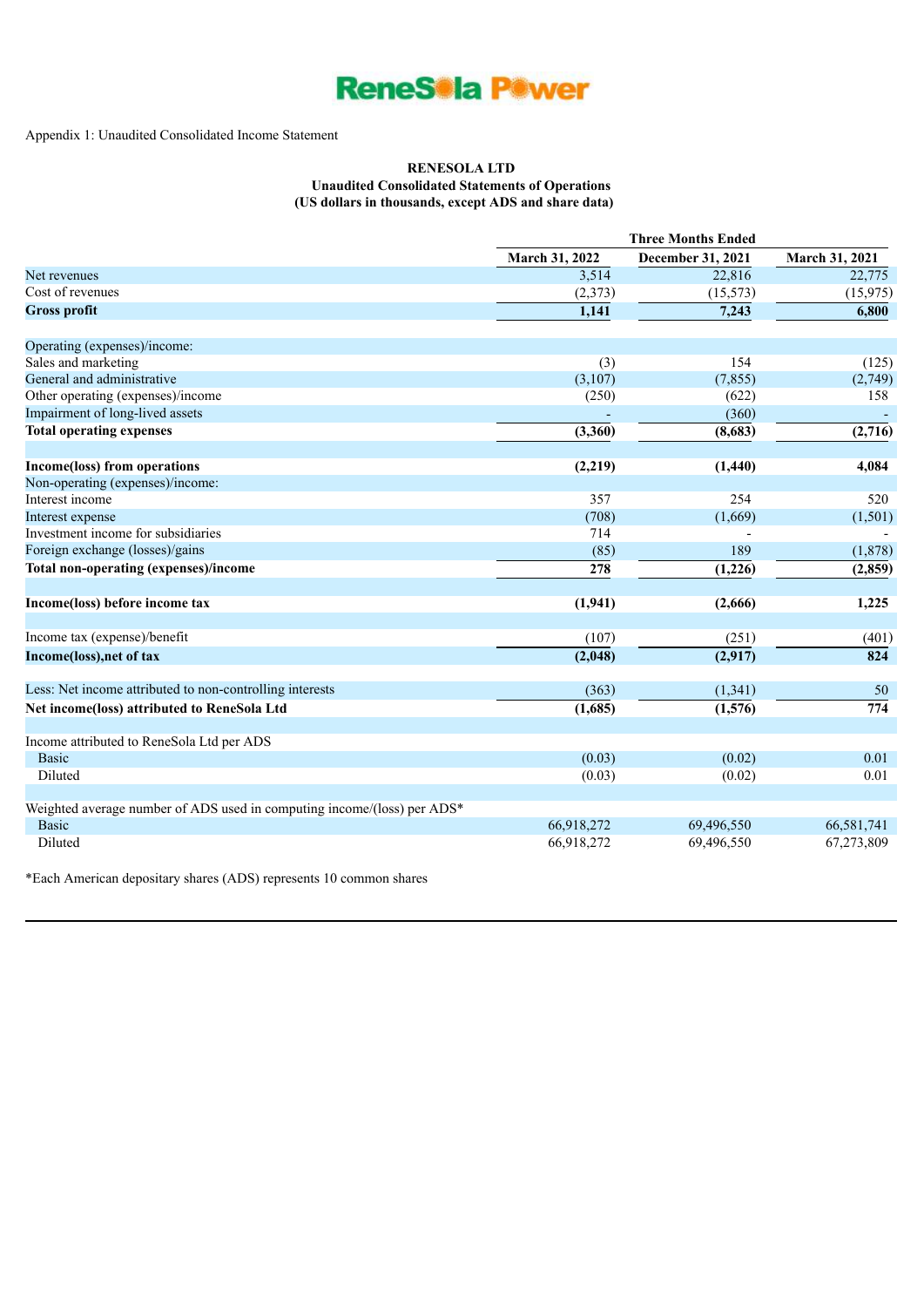

# Appendix 2: Unaudited Consolidated Balance Sheet

## **RENESOLA LTD Unaudited Consolidated Balance Sheets (US dollars in thousands)**

|                                                                  | March 31,<br>2022        | December 31,<br>2021 | March 31,<br>2021 |
|------------------------------------------------------------------|--------------------------|----------------------|-------------------|
| <b>ASSETS</b>                                                    |                          |                      |                   |
| <b>Current assets:</b>                                           |                          |                      |                   |
| Cash and cash equivalents                                        | 222,889                  | 254,066              | 300,990           |
| Restricted cash                                                  | 20                       | 317                  |                   |
| Accounts receivable trade, net                                   | 29,496                   | 34,349               | 32,241            |
| Accounts receivable unbilled                                     | 11,455                   | 11,474               |                   |
| Advances to suppliers                                            | 1,044                    | 277                  | 1,494             |
| Value added tax receivable                                       | 5,731                    | 4,600                | 3,761             |
| Prepaid expenses and other current assets, net                   | 17,408                   | 14,519               | 13,831            |
| Project assets current                                           | 20,327                   | 9,587                | 16,358            |
| Assets hold for sales                                            |                          |                      | 1,506             |
| Total current assets                                             | 308,370                  | 329,189              | 370,182           |
|                                                                  |                          |                      |                   |
| Property, plant and equipment, net                               | 125,767                  | 125,646              | 118,686           |
| Deferred tax assets, net                                         | 780                      | 776                  | 753               |
| Project assets non-current                                       | 7,739                    | 6,551                | 2,571             |
| Goodwill                                                         | 1,023                    | 1,023                | 1,023             |
| Long-term invetements in U.S. Treasury Bills                     | 9,985                    |                      |                   |
| Operating lease right-of-use assets                              | 16,129                   | 16,945               | 22,131            |
| Finance lease right-of-use assets                                | 24,442                   | 24,558               | 25,375            |
| Other non-current assets                                         | 25,665                   | 24,582               | 26,418            |
| <b>Total assets</b>                                              |                          | 529,270              |                   |
|                                                                  | 519,900                  |                      | 567,139           |
| Current liabilities:                                             |                          |                      |                   |
| Short-term borrowings                                            | $\overline{\phantom{a}}$ |                      | 800               |
| Bond payable current                                             |                          |                      | 10,957            |
| Accounts payable                                                 | 4,173                    | 3,765                | 4,572             |
| Advances from customers                                          | 2                        | 82                   | 466               |
| Amounts due to related parties                                   | 9,469                    | 9,531                | 6,504             |
| Other current liabilities                                        | 6,785                    | 8,444                | 12,473            |
| Income tax payable                                               | 416                      | 844                  | 920               |
| Salaries payable                                                 | 434                      | 340                  | 286               |
| Liabilities held for sale                                        |                          |                      | 1,520             |
| Operating lease liabilities current                              | 338                      | 727                  | 1,367             |
| Failed sale-lease back and finance lease liabilities current     | 12,202                   | 11,367               | 11,211            |
| <b>Total current liabilities</b>                                 | 33,819                   | 35,100               | 51,076            |
| Bond payable, non-current portion                                |                          |                      |                   |
| Long-term borrowings                                             | 56                       | 62                   | 69                |
| Operating lease liabilities non-current                          | 15,522                   | 15,778               | 20,117            |
| Failed sale-lease back and finance lease liabilities non-current | 26,849                   | 29,917               | 38,713            |
| Other long-term liabilities                                      |                          |                      |                   |
| <b>Total liabilities</b>                                         | 76,246                   | 80,857               | 109,975           |
| <b>Shareholders' equity</b>                                      |                          |                      |                   |
| Additional paid-in capital                                       | 13,046                   | 12,396               | 7,981             |
| Treasury stock                                                   | $-20,000$                | $-18,446$            |                   |
| Accumulated deficit                                              | (434,390)                | (432,705)            | (438, 793)        |
| Accumulated other comprehensive loss                             | (6, 541)                 | (4,618)              | (4,240)           |
| <b>Total equity attributed to ReneSola Ltd</b>                   | 399,494                  | 404,006              | 413,322           |
|                                                                  |                          |                      |                   |
| Noncontrolling interest                                          | 44,160                   | 44,407               | 43,842            |
| Total shareholders' equity                                       | 443,654                  | 448,413              | 457,164           |
| Total liabilities and shareholders' equity                       | 519,900                  | 529,270              | 567,139           |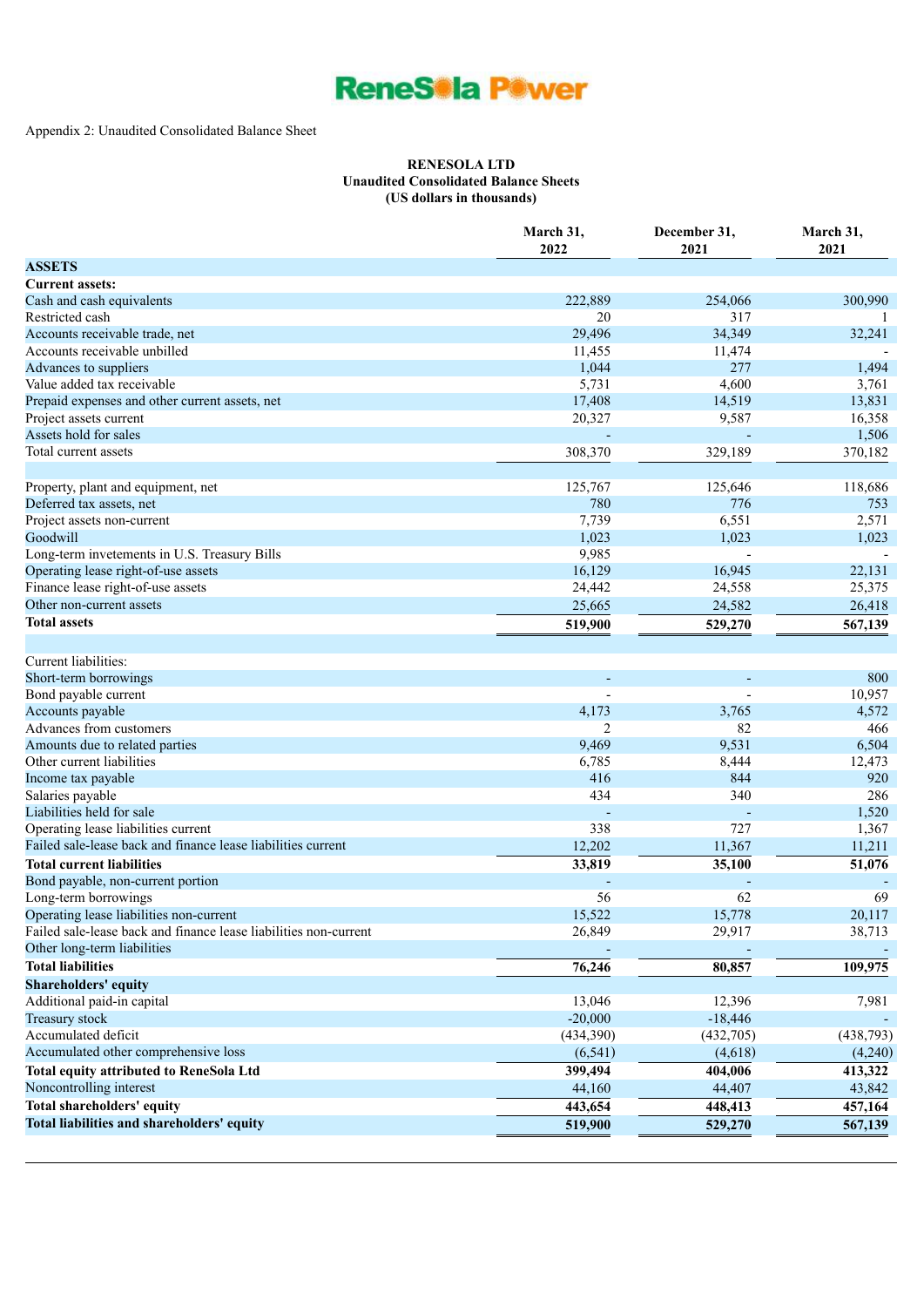

Appendix 3: Unaudited Consolidated Cash Flow Statement

#### **RENESOLA LTD Unaudited Consolidated Statements of Cash Flow (US dollars in thousands)**

|                                                                        | <b>Three Months Ended</b> |                         |  |
|------------------------------------------------------------------------|---------------------------|-------------------------|--|
|                                                                        | <b>March 31, 2022</b>     | <b>December 31,2021</b> |  |
| Net cash provided by (used in) operating activities                    | (14,361)                  | 8,827                   |  |
|                                                                        |                           |                         |  |
| Net cash used in investing activities                                  | (3,700)                   | (3,146)                 |  |
|                                                                        |                           |                         |  |
| Net cash provided by (used in) financing activities                    | (14,244)                  | (23,708)                |  |
| Effect of exchange rate changes                                        | 831                       | (3, 434)                |  |
| Net increase in cash and cash equivalents and restricted cash          | (31, 474)                 | (21, 461)               |  |
| Cash and cash equivalents and restricted cash, beginning of the period | 254,383                   | 275,844                 |  |
| Cash and cash equivalents and restricted cash, end of the period       | 222,909                   | 254,383                 |  |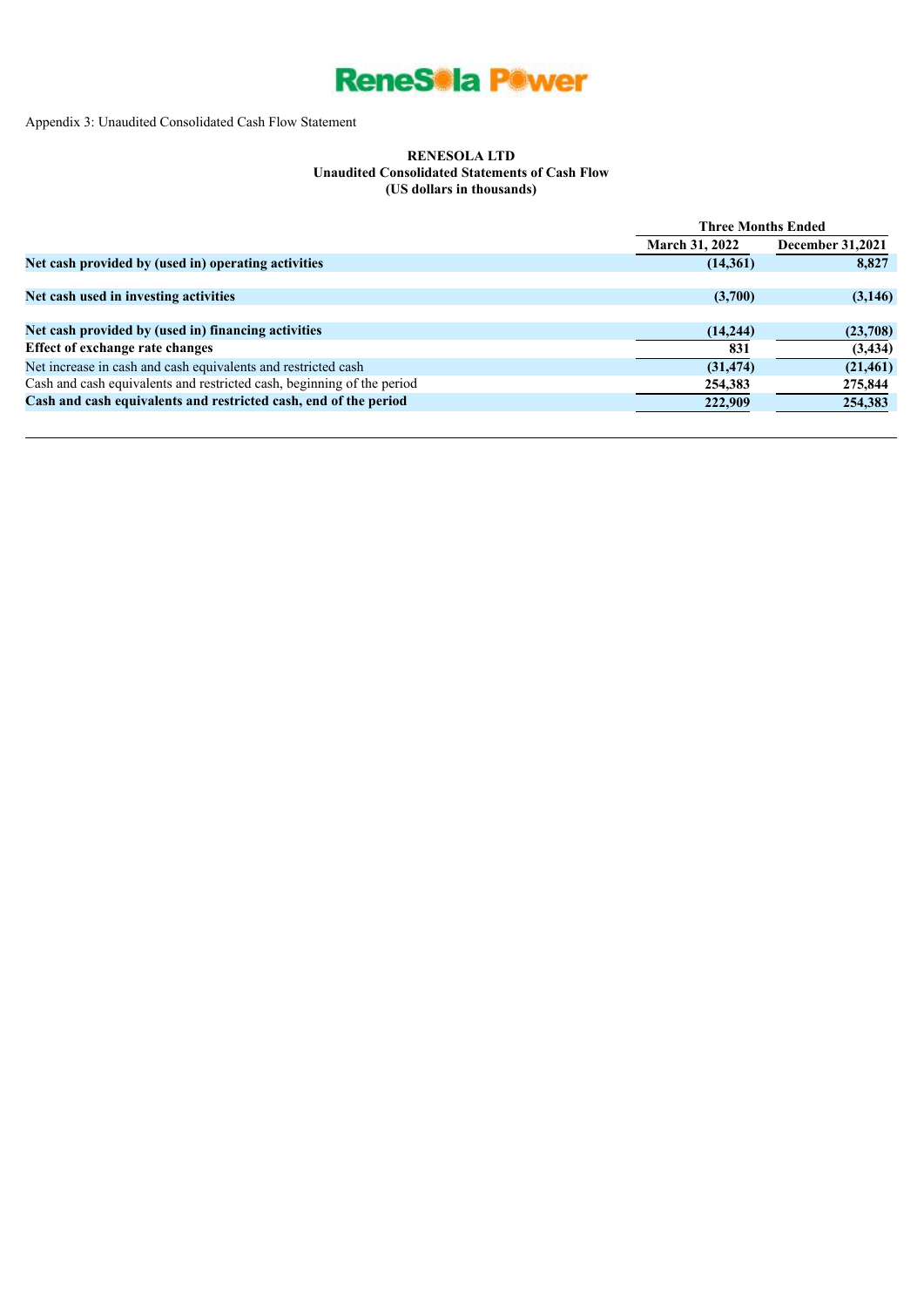

Appendix 4

#### **Use of Non-GAAP Financial Measures**

To supplement ReneSola Power's financial statements presented on a GAAP basis, ReneSola Power provides non-GAAP financial data as supplemental measures of its performance.

To provide investors with additional insight and allow for a more comprehensive understanding of the information used by management in its financial and decision-making surrounding pro-forma operations, we supplement our consolidated financial statements presented on a basis consistent with U.S. generally accepted accounting principles, or GAAP, with EBITDA, Adjusted EBITDA, non-GAAP net income/ (loss) attributed to ReneSola Power and non-GAAP EPS as non-GAAP financial measures of earnings.

• EBITDA represents net income before income tax expense (benefit), interest expense, depreciation and amortization.

• Adjusted EBITDA represents EBITDA plus discount of electricity subsidy in China, plus share-based compensation, plus bad debt provision, plus impairment of long-lived assets, plus loss/(gain) on disposal of assets, plus foreign exchange loss/(gain).

• Non-GAAP net income/ (loss) attributed to ReneSola Power represents GAAP net income/(loss) attributed to ReneSola Power plus discount of electricity subsidy in China, plus share-based compensation, plus bad debt provision, plus impairment of long-lived assets, plus loss/(gain) on disposal of assets, plus foreign exchange loss/(gain).

• Non-GAAP EPS represents Non-GAAP net income/ (loss) attributed to ReneSola Power divided by the number of fully diluted shares outstanding.

Our management uses EBITDA, Adjusted EBITDA, non-GAAP net income/ (loss) attributed to ReneSola Power and non-GAAP EPS as financial measures to evaluate the profitability and efficiency of our business model. We use these non-GAAP financial measures to access the strength of the underlying operations of our business. These adjustments, and the non-GAAP financial measures that are derived from them, provide supplemental information to analyze our operations between periods and over time.

We find these measures especially useful when reviewing pro-forma results of operations, which include large non-cash impairment of long-lived assets and loss on disposal of assets. Investors should consider our non-GAAP financial measures in addition to, and not as a substitute for, financial measures prepared in accordance with GAAP.